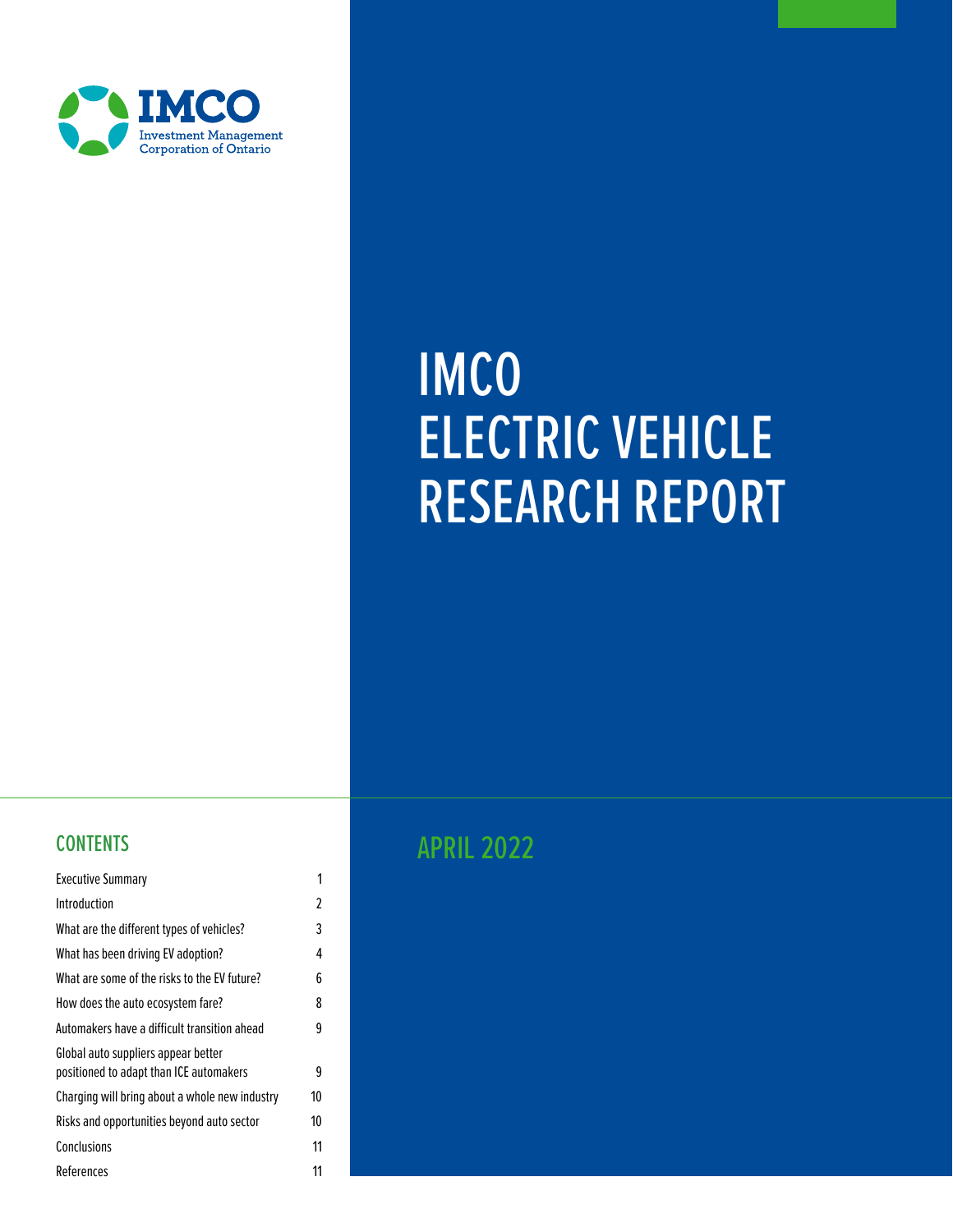## <span id="page-1-0"></span>**EXECUTIVE SUMMARY**

Electric vehicles (EVs), which were merely an interesting concept not so long ago, are now transforming the auto sector due to the soaring market value of industry participants and the increasing number of players in the EV ecosystem. The green nature of these vehicles compared to traditional internal combustion engine (ICE) vehicles makes EV adoption a clear first step in achieving netzero emissions, increasingly a global concern. A key question we have sought to answer in this report is how much of this attention on EVs is hype and how much is supported by fundamentals? Furthermore, what impact will the transition to EVs have on IMCO and the sectors in our investment universe? Our main findings are listed below.

- 1. **The EV future is real:** Our work has helped cement our belief in the EV future. EV adoption has progressed faster than initial forecasts, with penetration essentially going from 0% of new car sales in 2008 to about 10% as of November 2021. Policy support, emissions regulations, progress on key technologies and consumer interest all support more adoption in the future, with auto executives and other industry stakeholders projecting about 30% of new car sales will be EVs by 2030. That said, there is still considerable uncertainty about the pace of EV adoption.
- 2. **The transition to EVs will require massive amounts of capital expenditure:** The future is clearly electric, but the key constraint preventing faster EV production (and therefore adoption) is the large legacy ICE manufacturing footprint. More than 130 years of innovation and capital have been spent designing and perfecting the auto assembly lines of VW, GM, Ford and their ICE peers. These factories and their associated supply chains cannot simply be converted to EV production overnight. As a result, billions need to be spent to build entirely new plants for EV production. More substantially, billions more will be needed to convert existing factories to partial or full EV production lines. To this end, the automakers have announced at least \$300 billion of capital expenditures related to EV manufacturing over the next decade.
- 3. **The outlook for traditional automakers is unclear:** By now, most major automakers have announced their plans for the EV transition. But how exactly they'll do so is highly uncertain as the divergence of strategies, the existing position in EVs and, ultimately, consumer preferences have yet to fully play out. For example, GM and Ford have announced billions in EV-related investment but still believe the majority of their cars sold in 2030 will be ICE vehicles. Tesla, in contrast, believes it can sell more EVs in 2030 (20 million) than the combined total cars sold by GM and Ford in 2019 (13 million). The amount of capital directed towards EV startups such as Rivian and Lucid (approximately \$65 billion in market capitalization) also signal potential challenges for ICE automakers.
- 4. **Global auto suppliers appear better positioned than ICE automakers:** The average car has 16 major component systems, so it's important to remember that while four major components face elimination in EVs, the value of the other 12 components remains largely the same — or even more valuable. Most global auto suppliers provide at least three major components, reducing their exposure to potentially obsolete ICE-specific components. That said, some auto suppliers are better positioned than others for the transition given their component exposure.
- 5. **Large investments in EV charging infrastructure will be required:** While EV manufacturers have announced and begun executing billions of dollars of investment for an EV world, there's still a significant need for investment in charging infrastructure to support continued adoption. Governments, municipalities, homeowners and businesses are expected to invest almost \$200 billion USD in charging infrastructure and other EV-related support over the next 10 years.
- 6. **There are risks and opportunities beyond the automotive sector:** The transition to EVs will bring about both challenges and opportunities across sectors. *Power utilities* stand to benefit from EVs. Electricity consumption will increase from EV adoption, albeit at a gradual pace, giving utilities time to adapt their business models and grow capacity. Utilities can also benefit from developing new business divisions in the EV charging space, taking advantage of their extensive know-how in project management and engineering. *Real estate* property managers will need to be mindful of how the transition to EVs will impact the value of their properties. There are opportunities to attract and retain clientele by making properties EV-ready through investments in EV charging capabilities in both residential and commercial buildings. Expensive retrofits may also be necessary in older properties. Shopping centres, for their part, can offer EV charging to attract customers and increase the amount of time they spend at their properties and shop. Finally, properties specifically geared toward on-the-go fleet and industrial charging will become increasingly prominent. *Oil* demand, meanwhile, should lessen as global car and commercial vehicle fleets become dominated by EVs. This will be particularly acute from 2030 onward. *Metals and minerals* demand, on the other hand, especially for lithium and nickel, will increase due their roles in battery production. Evolving chemistry mixes, increased supply and battery recycling could help meet the demand.

Overall, our work has helped us better understand and believe in the electric vehicle future. With the involvement of IMCO's various asset classes, all of which have exposure to the EV future in one way or another, our work is the backbone along which we can prepare for this transition and take advantage of opportunities as they arise.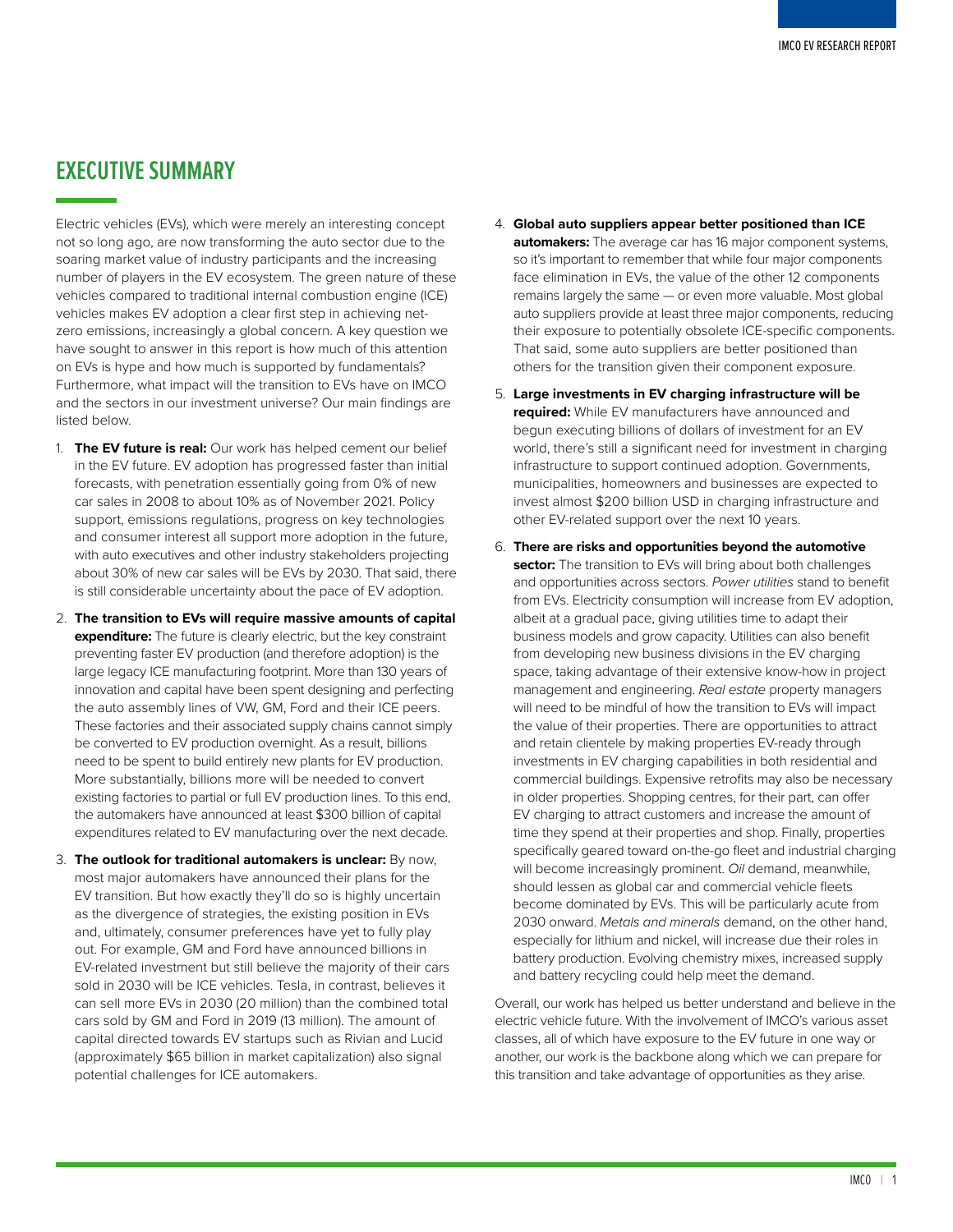## <span id="page-2-0"></span>**INTRODUCTION**

A single company, Tesla, has disrupted the 130-year-old auto industry ecosystem, one that's worth about \$10 trillion or approximately 11% of global GDP. Tesla's vision to accelerate the transition to electric-powered vehicles started in 2003 and was first met with resounding skepticism from many different stakeholders, especially the leading internal combustion engine ("ICE") automakers. Fast forward 19 years and we are at an inflection point where approximately \$300 billion in EV manufacturing-related investment has been announced over the next five to 10 years by ICE automakers in response to investor demands, regulatory pressure, competitive tension and, most importantly, strong consumer interest in adopting EVs. Electric vehicles are now expected to represent at least 30%-50% of all new cars produced and sold by 2030. In addition, some believe EV penetration may ultimately be significantly higher by 2030 and that almost all new cars sold by 2040 will be EVs, particularly in advanced economies. These projections have strong implications for the core ICE value chain but also many knock-on effects for the broader auto ecosystem.

It's also worth noting the advent of autonomous vehicles, which are in many ways tied to the rise of EVs given the electrification and computerization of these cars. If proven commercially viable, autonomous driving technology could completely disrupt the auto ecosystem, albeit with a much more uncertain timeline. Industry participants and analysts' projections for mass adoption of autonomous vehicles range from a few years from now to decades away, signalling the still uncertain roadmap for autonomous driving. That said, the combination for EVs and autonomous driving represent a once-in-a generation disruption of one of the largest industries in the world.

This research report is a cross-asset class collaboration investigating the investment impacts of the EV future. It was commissioned by IMCO's Research Committee and sponsored by our fundamental equity team.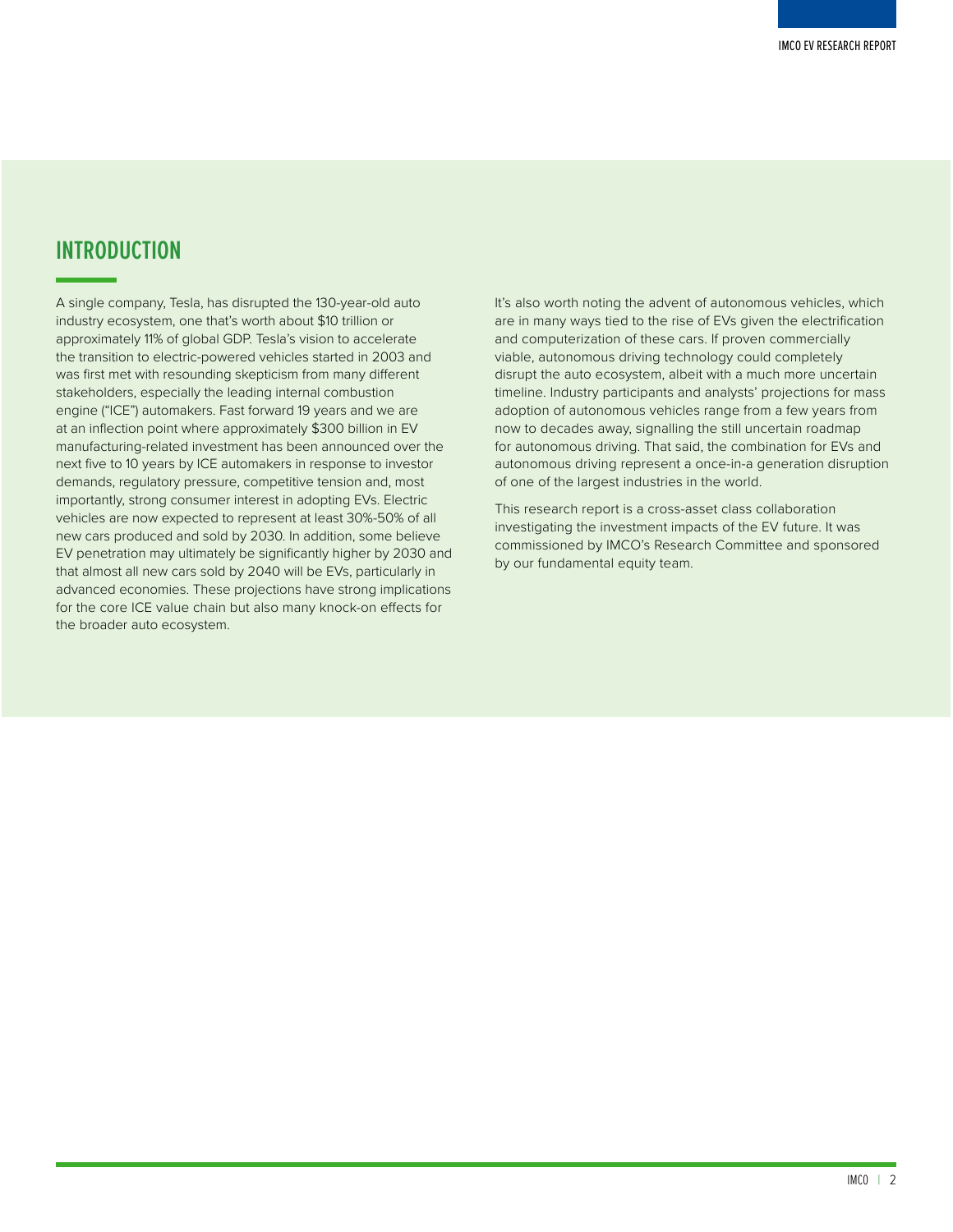## <span id="page-3-0"></span>**WHAT ARE THE DIFFERENT TYPES OF VEHICLES?**

*Internal combustion engine (ICE) vehicles* are the most prominent vehicle technology today. They contain an engine where fuel is injected into a combustion chamber and combined with air. Gasoline and diesel are transportation fuels typically used to power ICE vehicles, but there are also alternative fuel options with varying levels of CO<sub>2</sub> emissions associated with them.





*Electric vehicles (EVs)* are vehicles that contain an electric motor that is powered by a battery pack. Along with lower emissions from using electric power, a key feature of electric vehicles is their use of regenerative braking, which converts the friction from braking into stored energy. There are three different subcategories of electric vehicles:

- *Hybrid electric vehicles (HEVs)* contain both an internal combustion engine and a battery pack, which is used to provide additional power to the vehicle. The battery is charged through regenerative braking and by the internal combustion engine. The presence of battery power can allow for a smaller engine. These vehicles cannot be plugged in.
- *Plug-in hybrid electric vehicles (PHEVs)* are similar to HEVs, except their batteries can also be recharged from an external electricity source via a plug. These vehicles typically operate on electric power until the battery is nearly depleted, then switch over to using the power of their internal combustion engines.
- *All-electric vehicles (EVs)* have only an electric motor and a large traction battery pack. These vehicles must be plugged into an outlet or charging equipment regularly to operate. These are the only electric vehicles that do not use any type of fuel to operate.

While all types of electric vehicles can potentially reduce emissions compared to typical ICE vehicles, all-electric vehicles have the greatest potential to contribute to emissions reductions. When the source of electricity generation is also green, this effect is even greater. Their reduced level of emissions is why EVs are such a game-changer when it comes to combating climate change.

At the same time, today's EVs also have drawbacks, including the longer time it takes to repower them compared to ICE vehicles and shorter driving ranges. Hybrid-electric vehicles and plug-in hybrid electric vehicles are not as affected by these issues, and therefore represent a step towards lower emissions for those not prepared to deal with the disadvantages of EVs.

The table below compares the emissions levels of the major passenger vehicle types, as well as some of their other characteristics.

|                                        | <b>Internal Combustion Engine Vehicle</b> | <b>Hybrid-Electric Vehicle</b> | Plug-in Hybrid-Electric Vehicle     | All-Electric Vehicle         |
|----------------------------------------|-------------------------------------------|--------------------------------|-------------------------------------|------------------------------|
| Fuel Economy (average)                 | $29$ mpq                                  | 45 mpg                         | 60 mpg<br>equivalent                | $107$ mpg<br>equivalent      |
| Driving Range (max)                    | 640 miles                                 | 690 miles                      | 640 miles                           | 370 miles                    |
| Fuel costs (per mile)                  | $10-15$ cents                             | $5-10$ cents                   | $5-10$ cents<br>2-4 cents (battery) | 2-4 cents                    |
| Greenhouse Gas Emissions<br>(per year) | $4.1 - 14.7$<br>metric tonnes             | $2.8 - 9.0$<br>metric tonnes   | $2.5 - 7.0$<br>metric tonnes        | $1.8 - 3.5$<br>metric tonnes |

#### TABLE 1: Comparison of Selected Vehicle Types.

Source: US Congressional Research Service. Data is for 2019 US vehicles.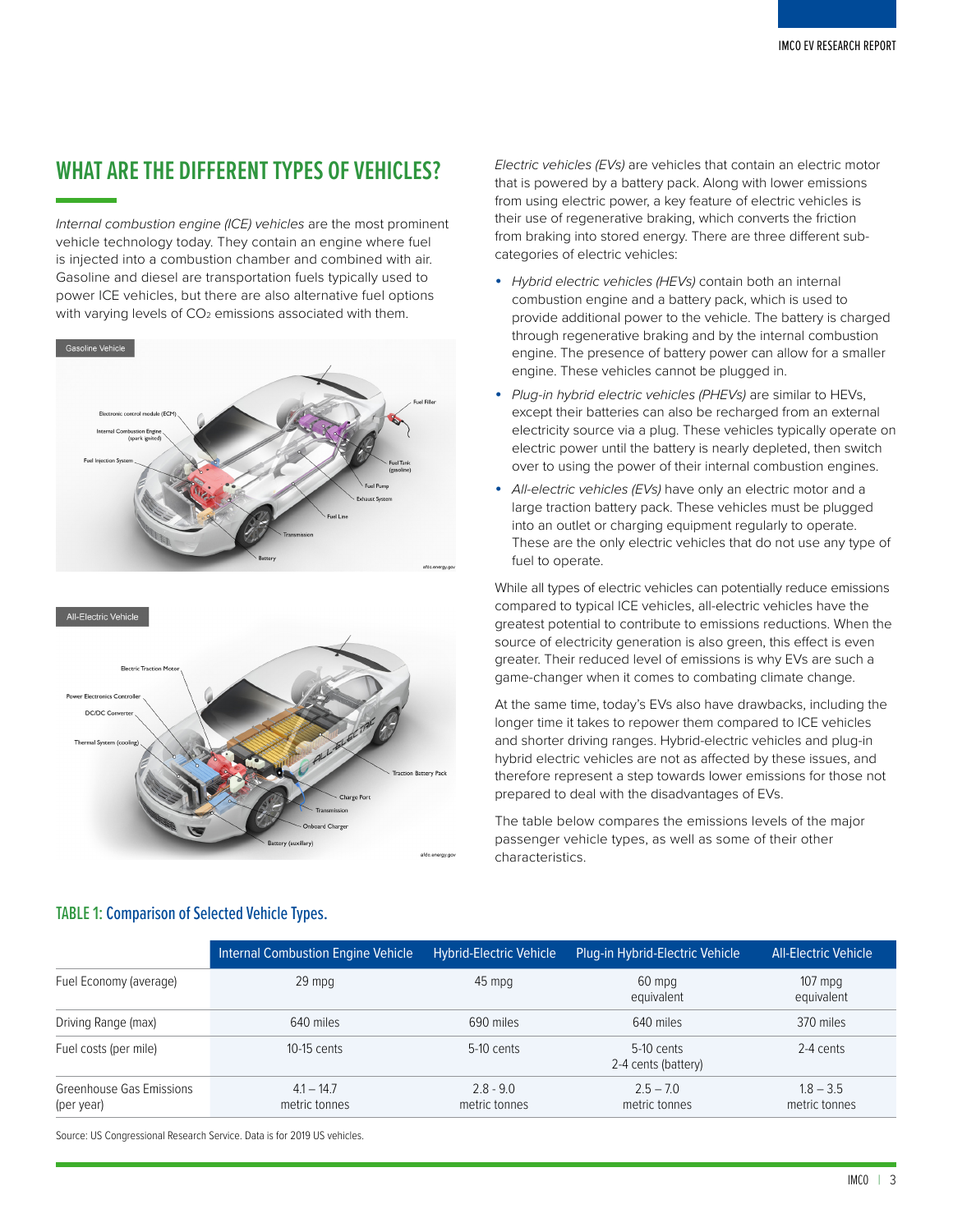<span id="page-4-0"></span>In addition to electric vehicles, there are other vehicle types that have been proposed as alternatives to the traditional ICE vehicle. We discuss some of their advantages and drawbacks below.

*Flexible fuel vehicles (FFV)* are ICE vehicles that are designed to draw power from fuels other than gasoline and may have lower emissions associated with them. There are more than 21 million flexible fuel vehicles on the road in the United States today, but many drivers don't know they're driving an FFV, or do not choose to drive them using alternative fuels. The most common fuel used in these vehicles is ethanol, a corn-based fuel that is associated with lower greenhouse gas (GHG) emissions than gasoline. However, there are many drawbacks to operating a vehicle on ethanol, including lower range (due to lower energy content), as well as the high costs associated with the fuel's production.

*Fuel cell electric vehicles (FCEVs)*, like EVs, use an electric motor. In the case of FCEVs, the electricity is produced using a fuel cell powered by hydrogen rather than drawing electricity from a battery. FCEVs produce no GHG emissions, but the production of hydrogen requires energy that can be derived from both "clean" and "dirty" sources. FCEVs are less efficient than EVs when considering production and transportation/transmission of the hydrogen and are therefore not necessarily a winner in terms of reaching climate change objectives. Nonetheless, hydrogen is still seen as having some promising characteristics for the greening of larger vehicles and in shipping and aerospace, where there are more difficulties with full electrification.

## **WHAT HAS BEEN DRIVING EV ADOPTION?**

Electric vehicles have been around since the early days of cars, with the first EV hitting the road in 1890s. But for various reasons, EVs failed to take off as an alternative to ICE vehicles. This changed in the late 1990s and early 2000s with the introduction of popular hybrid electric vehicles and Tesla's ambitions to produce a fully electric vehicle. These early efforts resulted in the production of the game-changing Roadster, a luxury vehicle that could achieve almost 400 kilometres of range on a single charge. Both traditional automobile manufacturers and incumbents responded in turn with their own EV strategies.

However, price, model availability, range, and charging concerns have all been limiting factors in the widespread adoption of EVs. Governments have used policy measures to help consumers overcome these hurdles; the most common have been tax rebates or purchase incentives. These incentives helped lower the price of EVs for consumers, facilitating greater adoption, but EVs still largely remained a fringe or luxury product. One notable exception is Norway, where generous tax incentives and priority lanes for EVs helped the country become a leader in EV adoption. Nonetheless, the Norwegians were largely global outliers.

In recent years, this has started to change. Global EVs sales have grown from less than 1% of automobile sales in 2015 to 10% of sales in the last months of 2021. The world is moving quickly from early-stage adoption of EVs to more generalized adoption. By some estimates, sales of EVs could reach 50% of total global vehicles sales sometime between 2030 and 2040 if the trend continues. However, projections vary significantly (Chart 1). In this section, we explore some of the key drivers of EV adoption so far that form the basis of our views on where EV adoption is heading in the future.

#### CHART 1. EV adoption forecasts (Dec. 2021)



Source: IMCO's compilation from forecasters listed above.

### **Policy support**

Most major global car markets have adopted some form of financial support to encourage car buyers to purchase EVs. (Chart 2) However, as the price of EVs comes down, these incentives are largely expected to be rolled back. An exception is the U.S., where President Joe Biden has proposed increasing the current \$7,500 USD tax credit by 50% for Americanmanufactured vehicles, as well as a bonus for any EV that's been produced by unionized labour. This would certainly help promote more EV adoption in a country that is behind in terms of EV sales.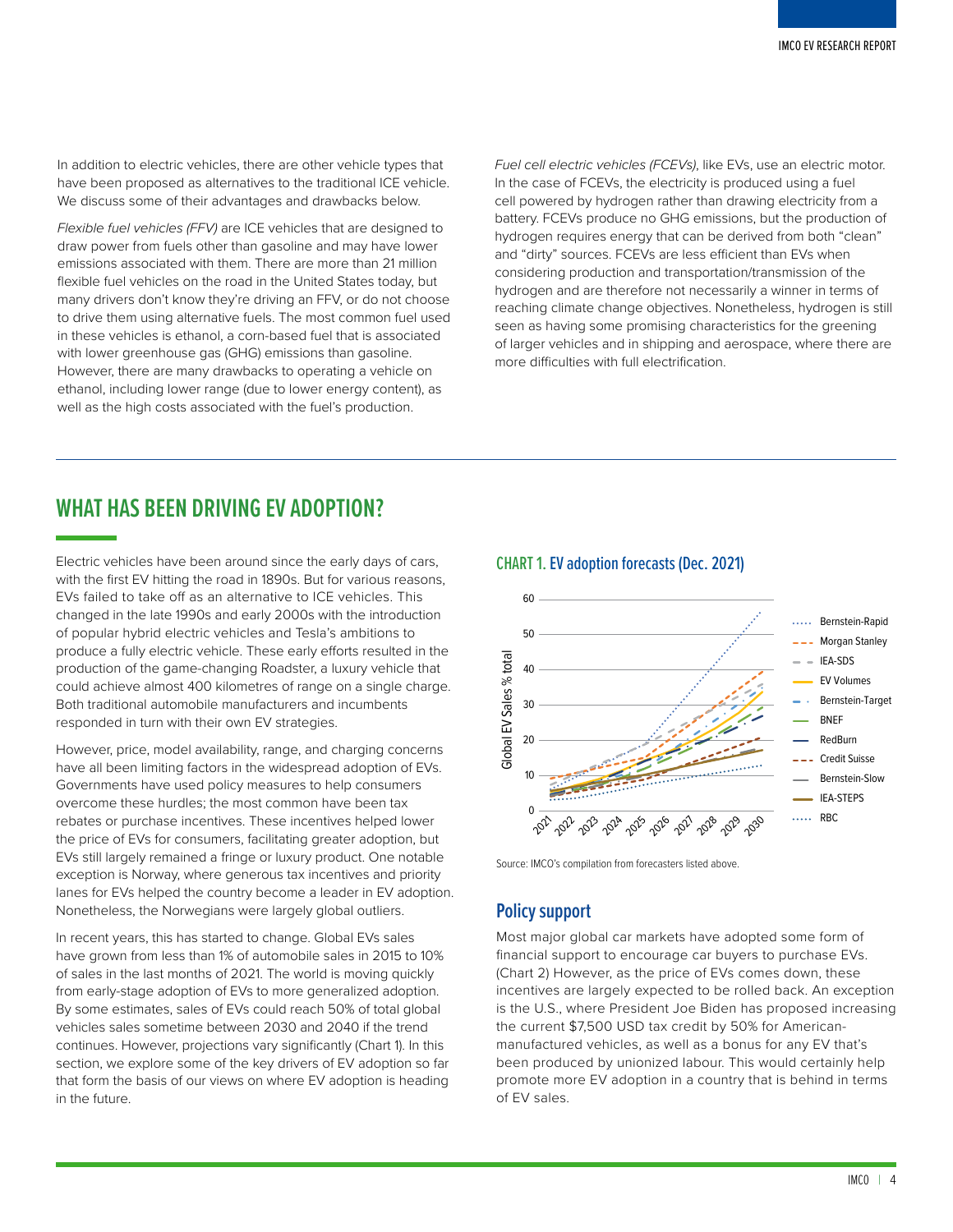

#### CHART 2. BEV Direct Purchase Incentives in USD

Source: BloombergNEF, October 2021

EV sales quotas, where car manufacturers are penalized for failing to reach specific EV sales targets, have also been used to spur EV adoption; however, they've been criticized for shifting EV sales from regions without quotas to those with quotas. In Canada, for example, both British Columbia and Québec have sales quotas, making it harder for dealers and consumers in other provinces to find EVs. For this reason, their overall impact on EV adoption may be limited.

Fuel efficiency standards have arguably been the most successful policy encouraging the shift to EVs. In the last few decades, major car markets around the world have been tightening their fuel efficiency standards. To meet these targets and avoid hefty fines, car manufacturers have the option of either improving the efficiency of their existing ICE vehicles or selling more electric vehicles, which are already much more fuel-efficient. Generally, they have been doing both, but it's clear that EVs are a necessity in an environment of tightening standards and net-zero greenhouse gas commitments around the world.

Globally, fuel efficiency standards and regulations vary (Chart 3). Europe, which is among the jurisdictions with the tightest emissions standards globally, is considering tightening them further. A current proposal would bring Europe's CO2 emissions reduction target from 37.5% currently to 55% by 2030, implying EV adoption of about 60%. China is also tightening its standards gradually, with current standards implying EV adoption of around 18% in 2025. The U.S., for its part, has some of the laxest fuel efficiency standards among major car markets after former president Donald Trump rolled back the targets of Barack Obama's administration. However, Biden has proposed a return to Obama's targets by 2026. If successful, that would imply a massive increase in EV sales in the U.S., up from 4% currently to 25% by 2026, according to Bloomberg Next Energy Finance (BNEF).

#### CHART 3. Passenger car fuel economy standards



Source: International Council on Clean Transportation, Dec 2021

ICE phase-out ambitions that have been adopted by more than 20 countries, as well as net-zero emissions pledges that suggest broader EV adoption, further signal government commitments to the EV future, making it hard for automakers to ignore (IEA 2021).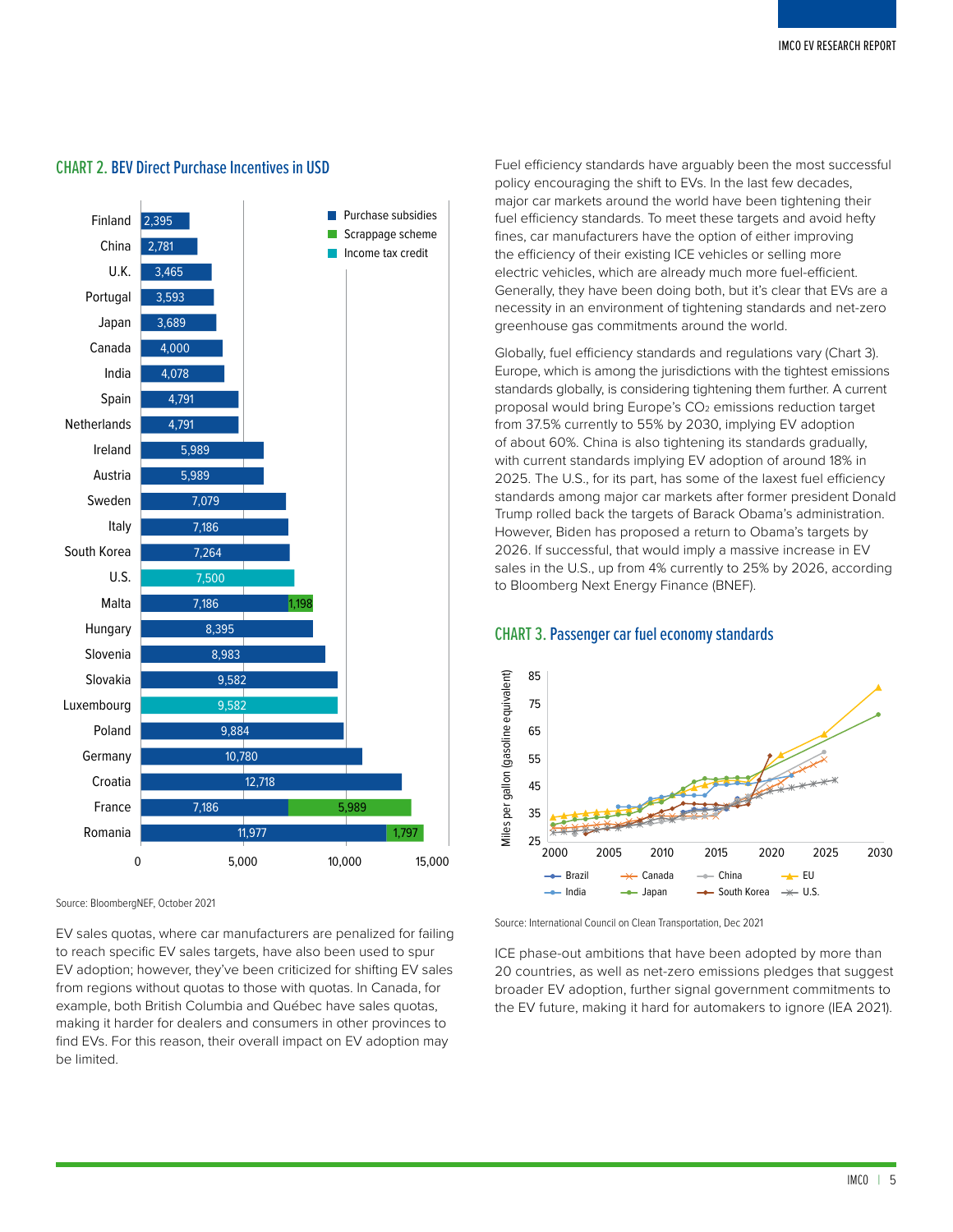<span id="page-6-0"></span>Beyond policies incentivizing the purchase and sale of EVs, some other key factors cited by consumers as hurdles to EV adoption are also set to improve:

- 1. **Model availability.** Regardless of policy fluctuations, automakers are now gearing towards the new EV reality. By the end of 2020, there were more than 400 EV models available globally. About 450 new EV models will be launched through 2022, according to a McKinsey study, including SUVs and pickup trucks. This rapidly increasing availability of EV models across car segments will support adoption more broadly.
- 2. **Cost.** The cost of EVs, which has already fallen significantly, is expected to drop further as battery technology and manufacturing costs improve. Once battery costs fall beyond \$100/kWh, which they are on track to do, BNEF estimates there will be price parity between EVs and ICE vehicles, eliminating the need for subsidies to incentivize buyers. At an equal sticker price, consumers will see significant lifetime savings from EV adoption since the cost of recharging an EV is much lower than the price of gasoline.
- 3. **Range.** Consumers expect EVs to have better range, even though the range of virtually all EVs is sufficient to cover the daily miles travelled in different geographies (Deloitte, 2021). Still, EV range continues to improve and may even surpass that of ICE vehicles. For example, Mercedes recently announced a concept EV with a 1,000-kilometre range. Range anxiety also appears to ease following EV adoption. This suggests some consumer concerns can be overcome by experience and greater education.
- 4. **Charging.** Greater availability of charging infrastructure and policies to support the rollout of charging stations have also helped relieve range anxiety for consumers.

Overall, the convergence of tightening emissions regulations, greater model availability and improving range, price and charging solutions point to a very real EV future. Automakers and their suppliers are clearly watching these trends carefully and making large investments to become EV-ready. This makes us confident that the EV trend is real and will endure.

## **WHAT ARE SOME OF THE RISKS TO THE EV FUTURE?**

While there is a growing consensus on the timing and evolution of the EV transition, there are still highly divergent outlooks among key industry participants and investors. Furthermore, the prospect of autonomous driving further complicates the auto industry outlook because autonomous driving is potentially an even more disruptive factor than the EV transition. Without making a speculative bet, it is challenging to identify how the disruption facing the auto industry will ultimately play out and more importantly, who the winners and losers will be.

To help prepare for potential divergent futures, we believe it makes sense to use a scenario analysis to create a framework that will enable us to draw conclusions on these two important questions.

While there are many potential scenarios, we believe identifying a single metric and timeline is most helpful to clarify our thinking. We believe 2030 new car sales is the key metric for forecasting since new car sales are the driver of the entire auto ecosystem, and 2030 is a date most participants have identified as sufficiently far enough away to measure material progress and sufficiently close

enough to allow for forecasting. Longer term auto production investment plans help to this end.

Below (Table 2) is our initial take on potential divergent states of the world and the impact on the auto ecosystem. It's meant to be illustrative and our best estimate of leading scenarios proposed by industry participants. The "Base Case: Cruising to the EV Future" scenario can be best described as the consensus view. It implies a gradual transition to EVs between now and 2030, with EV penetration hitting 30%-50% by 2030. While this is clearly disruptive, this timeline still implies an adjustment period is available to existing auto participants who take the opportunity and threat seriously.

The underlying view of our research best aligns with the "Base Case: Cruising to the EV Future" scenario. However, the three other scenarios shown below are meant to describe alternative scenarios that could lead to very different investment implications. Each has its proponents in the auto ecosystem.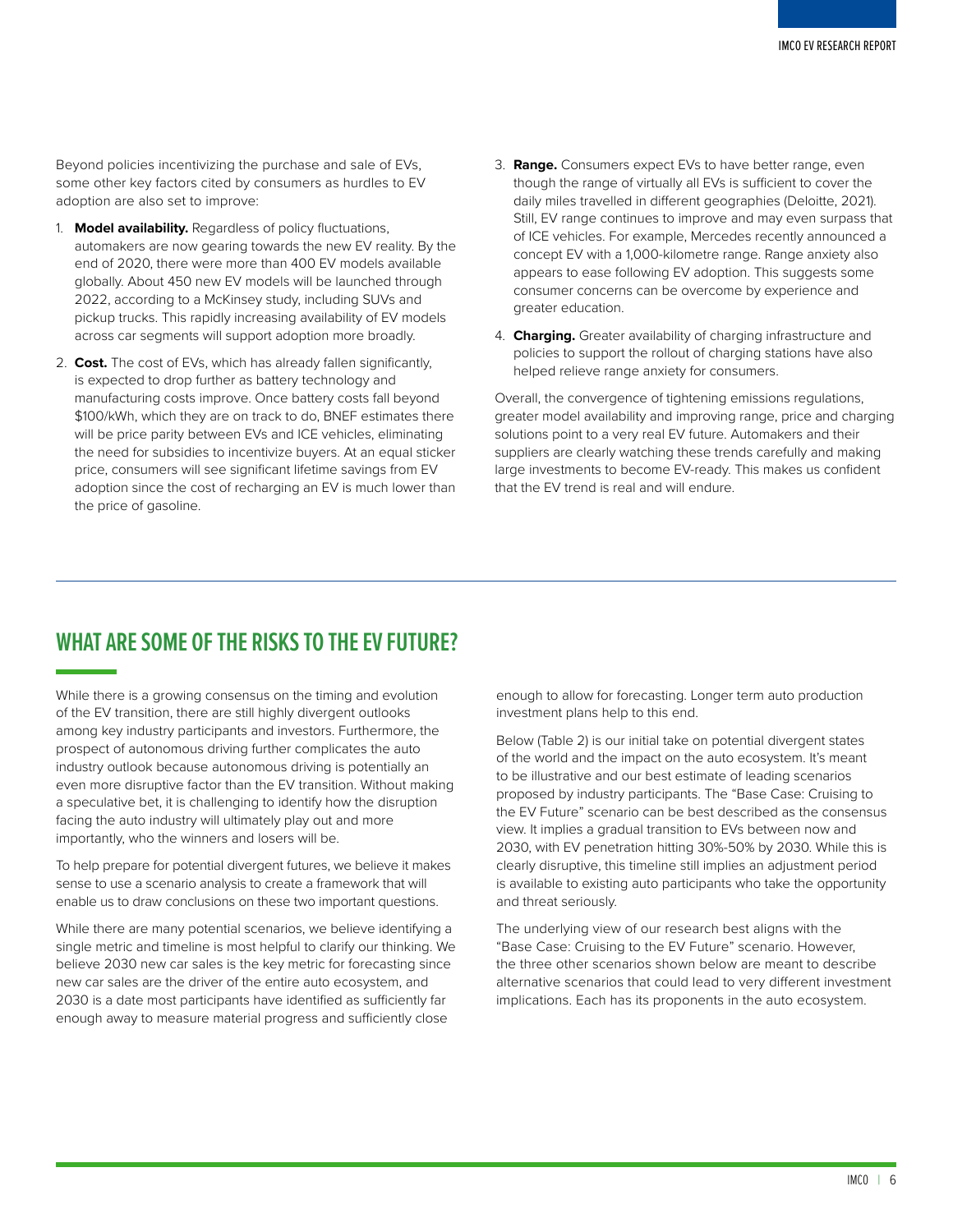#### TABLE 2. Divergent futures for the auto ecosystem

#### **BASE CASE: Cruising To The EV Future**

- Driven by continued investor demands and carbon regulations, car companies continue to invest in converting ICE production to EV.
- Governments continue to financially incent EV investment and gradually increase restrictions on ICE production.
- Consumers increase adoption of EVs inline with progress on cost parity on full range of ICE available models
- Progress on autonomous tech does not change car ownership culture implying transportation-as-a-service remains a niche market
- *• 2030 global car sales: Trend 90 million per year*
- *• 2030 EV Sales Penetration:* **~***30-50%*
- *• Car ownership culture: unchanged*

#### **THE FUTURE IS NOW: Autonomous Ubiquity**

- One or more autonomous providers announces and demonstrates level 5 self-driving in 2023/2024
- Commercial licenses for robo-taxi networks are approved in multiple countries/regions rapidly
- Initial consumer reaction to step-change technology announcements is to purchase autonomous enabled vehicles as an potential income generator
- By 2025, transportation-as-a-service becomes a Netflix like phenomenon where car ownership culture is displaced by "car subscriptions"
- New car sales crash in 2025-2030 period
- As much fewer cars are needed, autonomous networks can sole-source EVs completely removing the need for ICE vehicles much faster than anyone expects
- *• 2030 global car sales: Collapse 40 to 50 million per year*
- *• 2030 EV Sales Penetration: ~70-100%*
- *• Car ownership culture: Car subscriptions instead of ownership becomes dominant by 2025 or 5 years earlier than Radical New Future scenario*

#### **RED LIGHT: EV & Autonomous Bubble Pops**

- Tesla's share price collapses due to production challenges. Entire EV start-up ecosystem crashes alongside Tesla
- Investor financing dries up for EV start-ups reducing pressure on ICE producers to convert more of the production to EV
- Economics and low gas prices disincentivize EV adoption
- Mass consumer market show little appetite for expensive and limited model EV's despite government incentives
- EV conversion remains a priority for governments but also accept reality that it will be 2040-2050 before EVs become dominant.
- Autonomous far-off and no change in car culture in sight
- *• Global car sales: Trend 90 million per year*
- *• 2030 EV Sales Penetration:* **~***10-20%*
- *• Car ownership culture: unchanged*

## **RADICAL NEW FUTURE: War on Carbon X iPhone Moment**

- Apple announces next-gen self-driving EV with no steering wheel in 2025
- Global climate change activists gain mass support as climate event frequency intensifies
- Governments and technologists implement a global auto policy that effectively bans ICE vehicle sales
- High prices combined with government restrictions drive consumers to stop buying new cars and instead subscribe to on-demand vehicle platforms or transportation-as-a-service.
- Oil prices collapse causing major geopolitical and economic shocks globally.
- *• 2030 global car sales: Collapse 40 to 50 million per year*
- *• 2030 EV Sales Penetration: ~70-100%*
- *• Car ownership culture: Car subscriptions instead of ownership becomes dominant by 2030*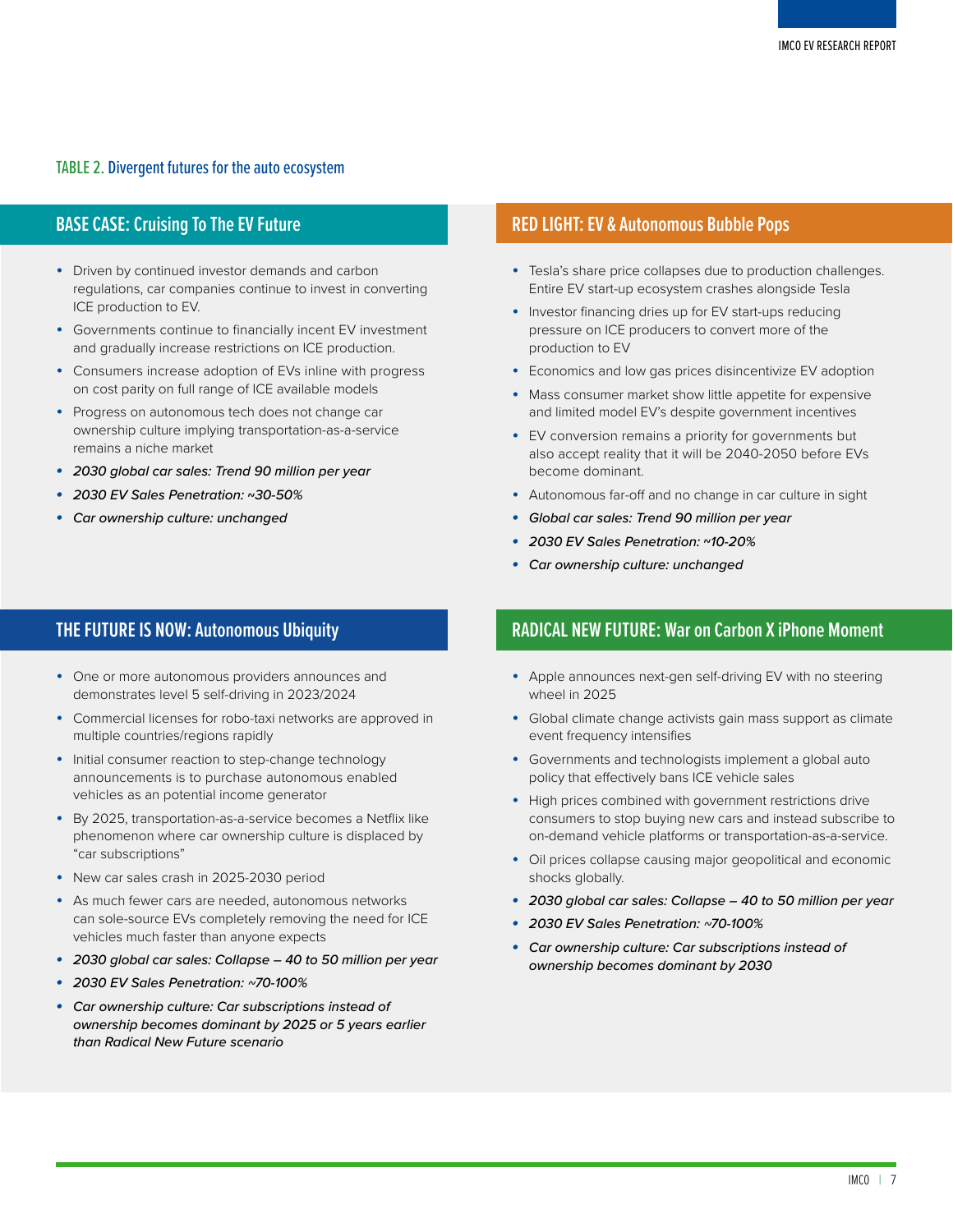## <span id="page-8-0"></span>**HOW DOES THE AUTO ECOSYSTEM FARE?**

One of the main challenges when projecting the future of the auto industry is identifying key parts of a highly complex and global ecosystem. Using a first principles approach and triangulating with publicly available information, we estimate the auto ecosystem earns about \$10 trillion in revenue each year, which equates to approximately 11% of global GDP. The ecosystem can be broken down into: (1) upstream activities that support the use of cars (e.g., basic materials, industrial equipment); (2) core activities that include the making of car parts and assembled cars as well as marketing and selling cars; and (3) downstream activities that generally happen concurrent or after a car is purchased (e.g., insurance, gas stations, repairs, etc.,).

As shown in Chart 4 below, the EV transition will likely have significant impacts on multi-billion-dollar and in some instances multi-trillion-dollar markets. In our "Base Case: Cruising to the EV Future" scenario, we see positive outlooks for some markets (auto robotics, batteries, auto suppliers, utilities), negative outlooks for

others (oil industry, gas stations) and relatively stable outlooks for most of the ecosystem. That said, those negatively positioned, such as the oil and gas industry, can adapt to the transition by expanding adjacent offerings and converting parts of their business to the electric economy (investing in renewables, installing chargers, etc.).

The "Radical New Future" and the "Future is Now" scenarios, where there is rapid adoption of EVs and widescale adoption of transportation as a service, put many more parts of the auto ecosystem at risk. This is driven by the collapse in automobile sales. While most analysts expect the autonomous future to be further off than 2025 or even 2030, it's important to remember that could change quickly. If an autonomous player (like Tesla, Apple or Google) releases a game-changing self-driving vehicle, as we saw the iPhone do for mobile phones in the past, we could see a rapid disruption in auto OEM (original equipment manufacturer) market share and a (potentially material) change in overall car sales that would create extremes in terms of winners and losers. Finally, the "Red Light" scenario considers the possibility that EV adoption fails to continue to accelerate at such a rapid pace. This might occur if market factors cause less investment in the EV auto ecosystem, for example, leading to less capital available to finance the EV transition.

#### \$1,440  $$900$ \$720 \$600 \$360 \$360 15290 \$240 \$180 \$144 \$105  $\overline{\phantom{a}}$  tan  $\overline{\phantom{a}}$   $\overline{\phantom{a}}$  $\overline{\phantom{0}}$ \$60 \$35  $1<sup>57</sup>$ \$5 \$0 \$2,286 \$1,359 \$324 \$114  $563$  $862$  $\sqrt{41}$ \$38 \$351 \$50  $-$ \$29 \$16 Fuel Production – Oil Industry Auto Parts Suppliers – Aftermarket Insurance Mechanics & Detailers Ride-sharing Parking Facilities Road Construction & Repair Auto loan Interest Tire Centers Gov't Fuel Tax Road Injury Cost Car Rentals Gas Stations Toll Roads Traffic Mgmt Toll Road Equipment Electricity Providers Charging Stations Auto Makers Auto Parts Suppliers Used Car Dealers New Car Dealers New Car Advertisers Used Car Advertisers Chip Makers Battery Makers Basic Materials Auto Maker Interest Payments Auto Machinery Auto Robotics US\$ Billion - Revenue Pool Downstream Core Upstream Total = \$10 Trillion or 11% of global GDP Positive Stable Negative

#### CHART 4. Analysis of winners and losers from EV adoption

#### **Global Auto Ecosystem - Revenue Pools (US\$ billions)**

Source: IMCO estimates.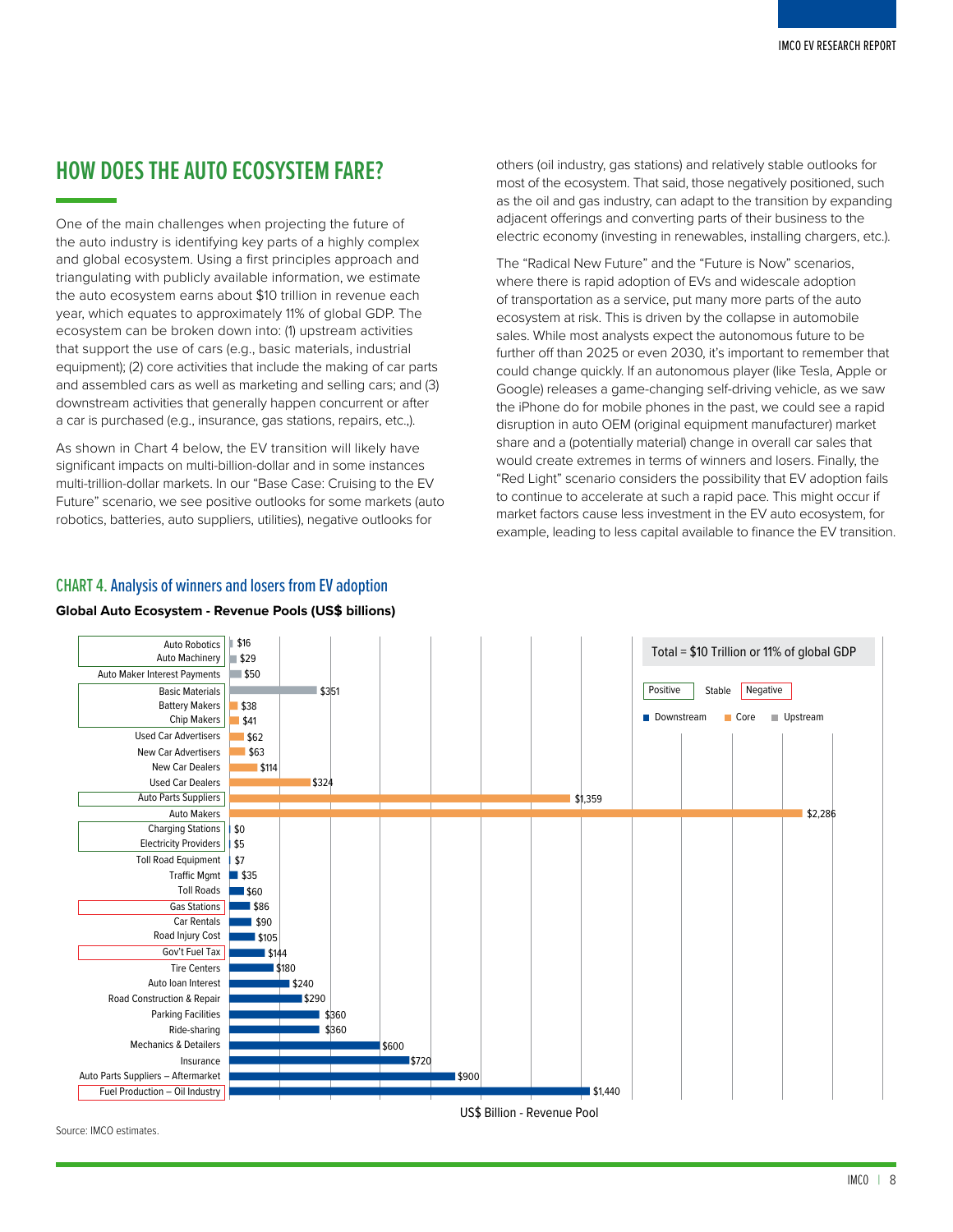## <span id="page-9-0"></span>**AUTOMAKERS HAVE A DIFFICULT TRANSITION AHEAD**

In the inevitable electric future, the key constraint preventing faster EV production from automakers (and therefore adoption) is the large legacy ICE manufacturing footprint. More than 130 years of innovation and capital have been spent designing and perfecting the auto assembly lines of VW, GM, Ford and their ICE peers. These factories and their associated supply chains cannot simply be converted to EV production overnight. As a result, billions need to be spent to build entirely new plants for EV production and, more substantially, billions more must be spent to convert existing factories to partial or full EV production lines. To this end, automakers have announced at least \$300 billion of capital expenditures related to EV manufacturing over the next decade. Disruptors like Tesla, however, can produce cars more efficiently because they don't have the burden of legacy manufacturing footprints and instead start from a clean slate with assembly plants purpose-built for EV production.

By now, most major automakers have announced their plans for the EV transition. But how exactly they'll do so is highly uncertain as the divergence of strategies, existing position in EVs and ultimately consumer preferences have yet to fully play out. For example, GM and Ford have announced billions in EV-related investment but still believe the majority of the cars they sell in 2030 will be ICE vehicles. Tesla in contrast believes it can sell more EVs in 2030 (20 million) than the combined total cars sold by GM and Ford in 2019 (13 million). The amount of capital directed towards EV star-ups like Rivian and Lucid (approximately \$65 billion in market capitalization in 2021) also signals potential challenges for the ICE auto makers.

## **GLOBAL AUTO SUPPLIERS APPEAR BETTER POSITIONED TO ADAPT THAN ICE AUTOMAKERS**

The average car has 16 major component systems, so it's important to remember that while four major components face elimination or significant changes (engine, transmission system, fuel system, and exhaust), the value of the other 12 components remains largely the same (body, glass, wheels, interior, airbags/ seatbelts, steering, suspension, axles) or even more valuable in EVs (electronics, climate control and cooling, audio & telematics, braking). Three new major components (battery, electric transmission, power electronics) bring new participants to the auto parts industry, although none of them are set up to compete as global Tier 1 auto parts suppliers for non-battery related components. Most global auto suppliers provide at least three major components, reducing their exposure to potentially obsolete ICE-specific components. That said, some auto suppliers are better positioned than others for the transition given their component exposure.

Batteries are the most important major new component in EVs. Today's EVs are generally powered by lithium-ion batteries, with many players seeking to dominate this market. Suppliers are investing heavily to build out new manufacturing capability, which is set to triple from 540GWh/year of capacity in 2020 to 2,015GWh/year by 2025 (BNEF 2021 EV Outlook). This would imply investment of about \$185 billion (BNEF). While there are many participants working on "next-generation" batteries that could one day supersede the existing battery technology, it appears these technologies are at least five to 10 years away based on consensus views. Beyond the technical challenges related to next-gen batteries, such as solid-state lithium-ion, the major challenge appears to be cost-effective production. As the EV industry pushes towards cost parity with ICE vehicles, next-gen batteries that may provide better performance (e.g., range and durability) but will be significantly more expensive to produce are unlikely to be a central part of automaker plans for many years.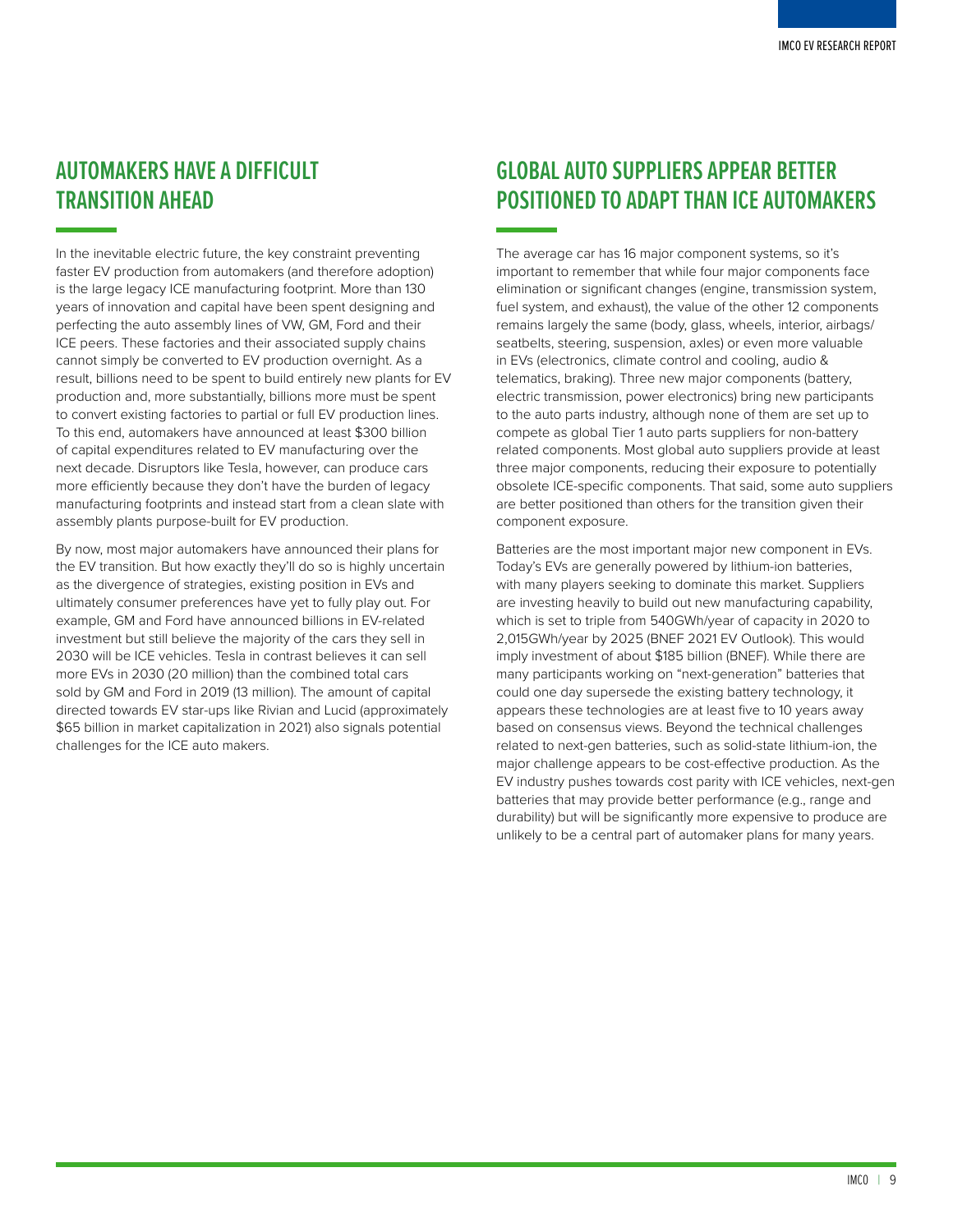## <span id="page-10-0"></span>**CHARGING WILL BRING ABOUT A WHOLE NEW INDUSTRY**

While EV manufacturers have announced and begun executing billions of dollars of investment for an EV world, there remains significant needed investment in EV-related infrastructure to support continued EV adoption. The consensus view is that governments, municipalities, homeowners and businesses will invest massively in charging infrastructure and other EV-related infrastructure, with almost \$200 billion USD expected over 10 years. Government subsidies are also helping to support this industry.

The EV-charging industry is a clear necessity for the EV future. However, there are many ways EV users can charge their vehicles. Home charging is likely to be preferred by those EV users who have access to it. But many apartment dwellers and homeowners rely on street parking, meaning they will have to use public charging to meet their needs. Public chargers can be either fast (30 minutes to two hours) or slow (eight hours or more for a full charge). Some EV users may prefer to use faster public charging to meet their regular needs, recharging their battery while they do their weekly grocery shopping, for example. Others will prefer parking their vehicles overnight or while they work at a slow charging station. On-the-go charging for longer trips will also be needed, although perhaps not as much as previously since most EV users will be routinely leaving their destinations with a full battery. But those future charging locations may look very different, as more space will be required to accommodate 20-minute vehicle charges and the customers waiting to recharge. Given the uncertainties of EV user preference between charging options and locations, the ultimate and ideal mix between home, on-the-go and slow versus fast public charging is harder to predict. This means that businesses positioning themselves to take advantage of the trend face challenges. Lower usage of public charging infrastructure due to lower EV usage is another difficulty. For the next 10 years, the installation, hardware and turn-key setup side of the charging business will carry less risk since those businesses aren't exposed to final usage and asset ownership. From 2030 onward, higher predicted usage rates will help support public, fast-charging business models.

Multi-family units are another challenge in this space, where large investments and co-ordination are needed. The commercial vehicle and fleet sectors, which we do not cover here, also provide other important opportunities in the charging space.

## **RISKS AND OPPORTUNITIES BEYOND AUTO SECTOR**

The transition to EVs will bring about both challenges and opportunities across sectors. Here are a few:

- 1. *Power utilities* stand to benefit from EVs. Electricity consumption will increase from EV adoption, albeit at a gradual pace. This means utilities should have time to adapt their business models, and the need for capacity upgrades are relatively far off. At the local level, however, some grid and transmission upgrades will be needed more quickly given potential areas of concentration for EV adoption. Regulatory co-ordination and changes in electricity pricing models would also be helpful to accelerate the EV transition. Utilities could benefit from developing new business divisions in the EV charging space, taking advantage of their extensive know-how in project management and engineering.
- 2. *Real estate* property managers will need to be mindful of how the transition to EVs will impact the value of their properties. There are opportunities to attract and retain clientele by making properties EV-ready through investments in EV charging capabilities in both residential and commercial buildings. Expensive retrofits may also be required for older properties. Shopping centres, for their part, can use EV charging to attract customers and increase the amount of time they spend shopping. EV charging is also becoming a necessary amenity to provide to office building tenants and can be an important factor to achieve sustainable office building certifications (ex. LEED). Finally, properties specifically geared toward on-the-go, fleet and industrial charging will become more and more prominent.
- 3. *Oil* demand should lessen as the global car and commercial vehicle fleets become increasingly dominated by EVs. This will be particularly acute from 2030 onward.
- 4. *Metals and minerals* will also be impacted due to their role in battery production. Demand for lithium and nickel will shoot up so quickly that there is a risk of global supply bottlenecks. Availability of these materials is also an issue, with much of the global supply and manufacturing concentrated in a few countries. Evolving chemistry mixes, increased supply and battery recycling could ease this problem.